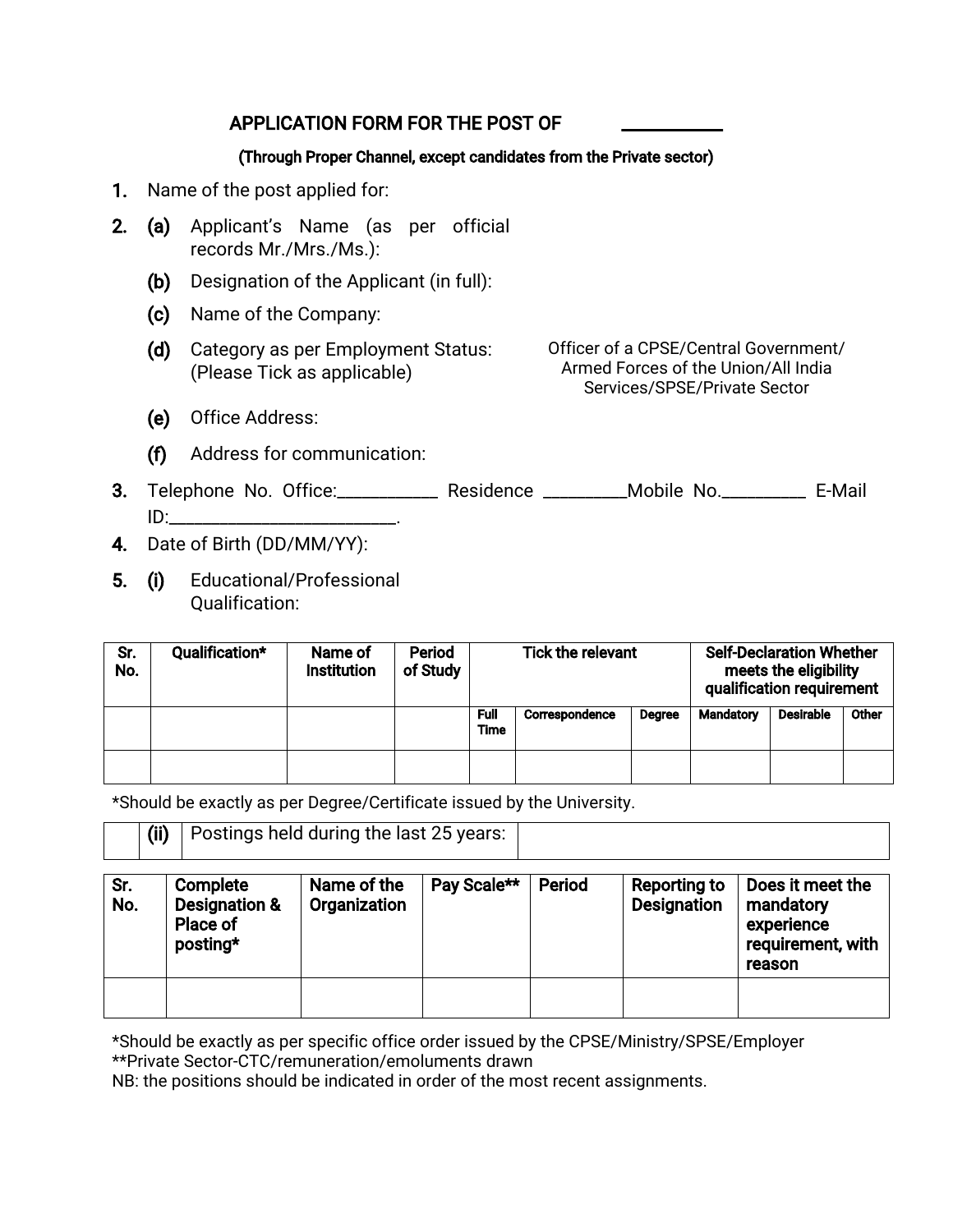| 6. | (a) | Do you hold lien in any organization<br>other where currently working if Yes:<br>Name of the Organization in which<br>i)<br>the lien is held:                                                                       | Yes<br><b>No</b> |
|----|-----|---------------------------------------------------------------------------------------------------------------------------------------------------------------------------------------------------------------------|------------------|
|    |     | ii) Date from which the lien is held:                                                                                                                                                                               |                  |
|    | (b) | Are you on deputation? If Yes:<br>Name of parent Organization:<br>i)<br>Date from which on deputation:<br>ii)                                                                                                       | Yes<br><b>No</b> |
| 7. | (a) | Whether any penalty/punishment was<br>awarded to the applicant during<br>his/her service:<br>If yes, the details thereof:<br>Civil/Criminal<br>i)<br>Departmental Inquiry<br>ii)                                    | Yes<br>No        |
|    | (b) | Whether any Civil or Criminal action or<br>inquiry is going on against the<br>applicant as far as his/her knowledge<br>goes.<br>If yes, the details thereof:<br>Civil/Criminal<br>i)<br>Departmental Inquiry<br>ii) | Yes<br>No        |

8. Gist of ACRs of last 10 years:

| Year | <b>Reporting Authority</b> | <b>Reviewing Authority</b> | <b>Accepting Authority</b> |
|------|----------------------------|----------------------------|----------------------------|
|      |                            |                            |                            |
|      |                            |                            |                            |

I certify that the details furnished by me in Columns 1 to 8 wherever applicable are true to the best of my knowledge & belief.

# (Name & Signature of the Applicant)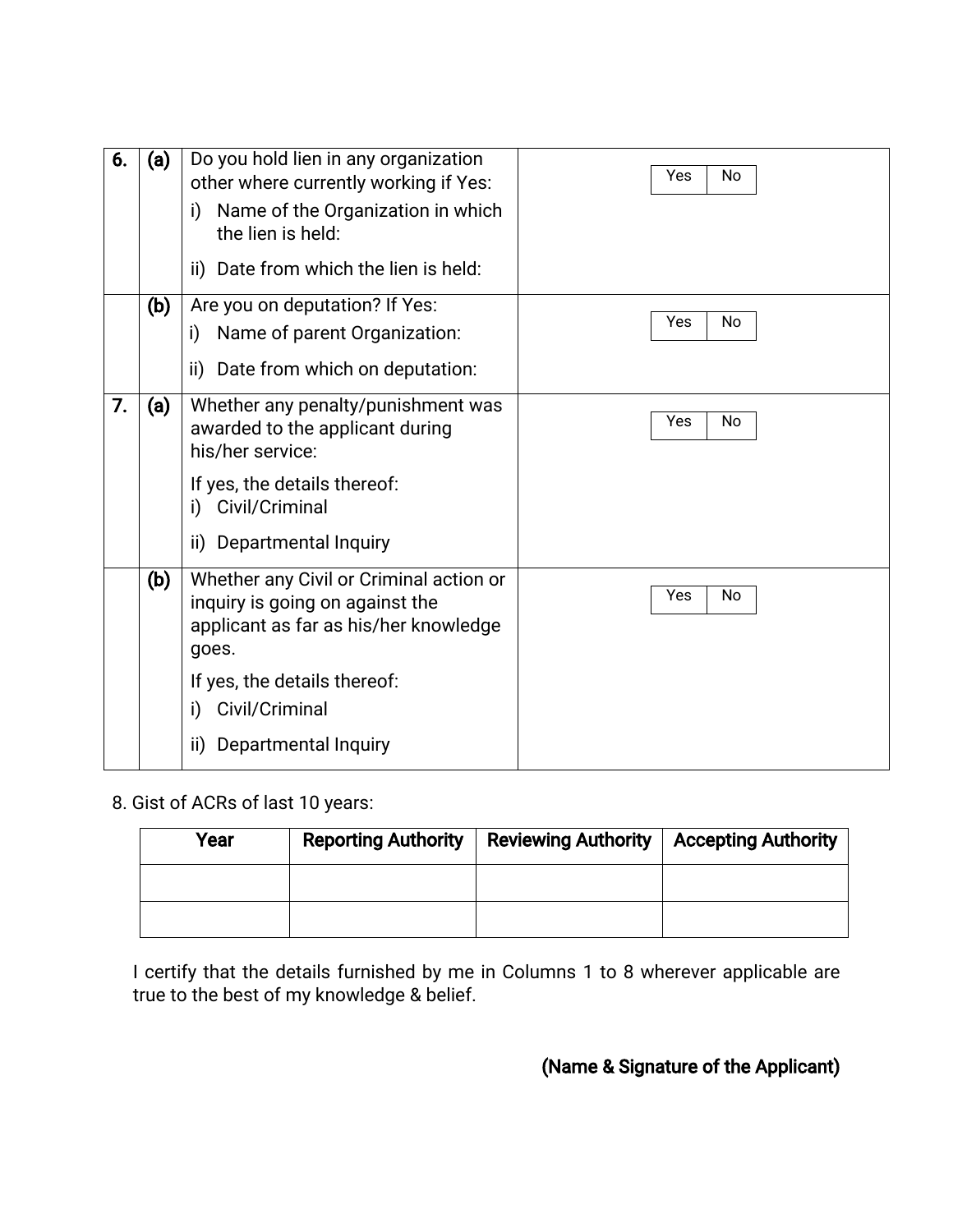# **STATE PUBLIC SECTOR ENTERPRISES**

Year-wise Audited Annual Turnover of the Company for 3 financial years preceding the calendar year in which the post has been advertised (e.g: 2014-15, 2015-16 and 2016-17 for a post advertised in the calendar year 2018).

| Year | <b>Company in which candidate</b> | <b>Annual Turnover of the Company</b> |
|------|-----------------------------------|---------------------------------------|
|      | is/was serving                    | <b>&amp;FY.</b>                       |

I certify that the details furnished by me in Columns 1 to 8 wherever applicable are true to the best of my knowledge.

# (Name & Signature of the Applicant)

# **PRIVATE SECTOR**

Year-wise Audited Annual Turnover of the Company for 3 financial years preceding the calendar year in which the post has been advertised (e.g: 2014-15, 2015-16 and 2016-17 for a post advertised in the calendar year 2018).

| Year | Company in which candidate<br>is/was serving | <b>Annual Turnover of the Company</b><br>& FY |
|------|----------------------------------------------|-----------------------------------------------|
|      |                                              |                                               |

| (i)   |                                                                  | The annual report for the last 3 years :                              |                   |  |  |
|-------|------------------------------------------------------------------|-----------------------------------------------------------------------|-------------------|--|--|
|       | (a)                                                              | may be accessed over _____(Please<br>provide URL), or                 |                   |  |  |
|       | (b)                                                              | enclosed                                                              |                   |  |  |
| (ii)  |                                                                  | I certify that I am                                                   |                   |  |  |
|       | (a)                                                              | Working at Board level position:                                      | <b>Yes</b><br>No. |  |  |
|       | (b)                                                              | Working atleast a post of the level<br>immediately below Board level: | Yes<br>No         |  |  |
|       | $\left( c\right)$                                                | Whether the company is listed if yes:                                 | Yes<br>No         |  |  |
|       | Proof of listing may be accessed over ______(Please provide URL) |                                                                       |                   |  |  |
| (iii) | Self-certified copies for proof of age and                       |                                                                       |                   |  |  |